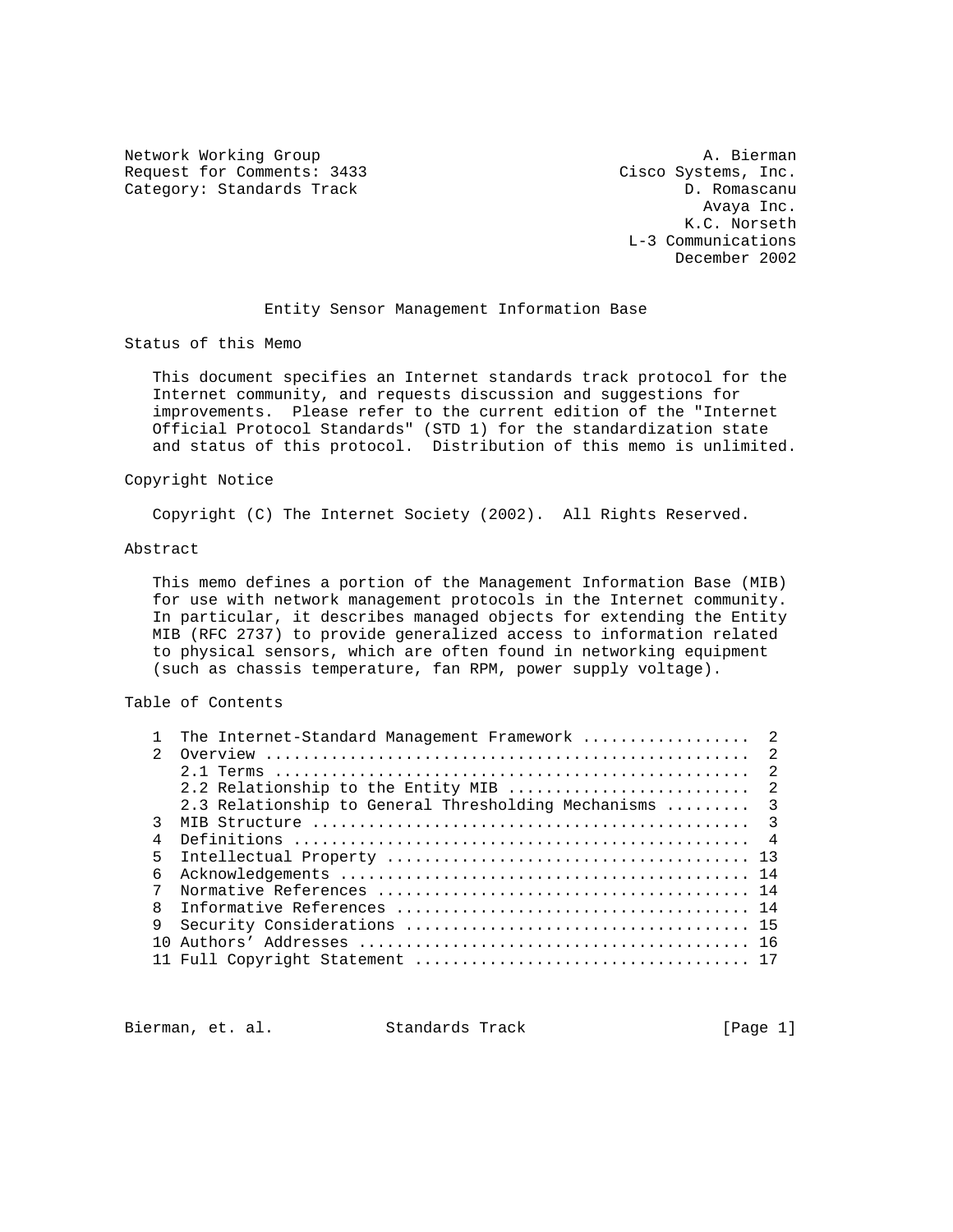1. The Internet-Standard Management Framework

 For a detailed overview of the documents that describe the current Internet-Standard Management Framework, please refer to section 7 of RFC 3410 [RFC3410].

 Managed objects are accessed via a virtual information store, termed the Management Information Base or MIB. MIB objects are generally accessed through the Simple Network Management Protocol (SNMP). Objects in the MIB are defined using the mechanisms defined in the Structure of Management Information (SMI). This memo specifies a MIB module that is compliant to the SMIv2, which is described in STD 58, RFC 2578 [RFC2578], STD 58, RFC 2579 [RFC2579] and STD 58, RFC 2580 [RFC2580].

2. Overview

 There is a need for a standardized way of obtaining information related to the physical sensors which are commonly found in networking equipment. Information such as the current value of the sensor, the current operational status, and the data units precision associated with the sensor, should be represented in a consistent manner for any type of sensor.

 Physical sensors are represented in the Entity MIB with entPhysicalEntry and an entPhysicalClass value of 'sensor(8)'. The information provided in the ENTITY-SENSOR-MIB module (defined in this document) defines a sparse augmentation of the entPhysicalTable, for entries which represent physical sensors.

# 2.1. Terms

 The key words "MUST", "MUST NOT", "REQUIRED", "SHALL", "SHALL NOT", "SHOULD", "SHOULD NOT", "RECOMMENDED", "MAY", and "OPTIONAL" in this document are to be interpreted as described in BCP 14, RFC 2119. [RFC2119]

# 2.2. Relationship to the Entity MIB

 The MIB objects defined in this document provide a sparse augmentation to the entPhysicalTable in the Entity MIB, for entries in which the associated entPhysicalClass object is equal to 'sensor(8)'. An agent is expected to maintain an entPhySensorEntry with the same entPhysicalIndex value for each entPhysicalEntry representing a physical sensor. Therefore, implementation of the entityPhysicalGroup is required for agents that implement the Entity Sensor MIB.

Bierman, et. al. Standards Track [Page 2]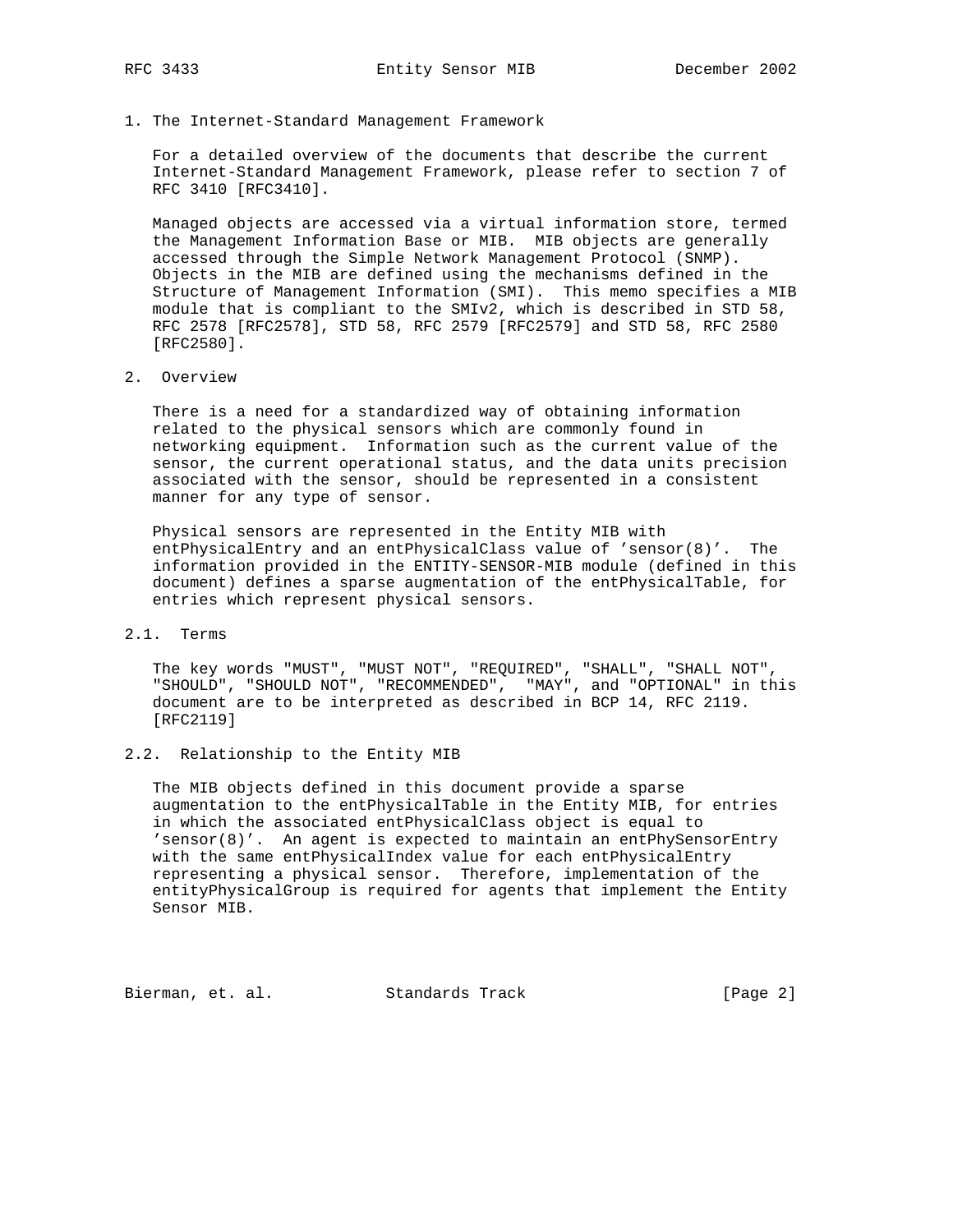2.3. Relationship to General Thresholding Mechanisms

 There are no specialized sensor value thresholding mechanisms defined in this MIB module. Instead, it is recommended that a generalized thresholding MIB, such as the mechanisms defined by the Alarm and Events groups of the Remote Network Monitoring MIB [RFC2819], be used for this purpose.

3. MIB Structure

 The Entity Sensor MIB contains a single group called the entitySensorValueGroup, which allows objects to convey the current value and status of a physical sensor.

 The entitySensorValueGroup contains a single table, called the entPhySensorTable, which provides a small number of read-only objects:

entPhySensorType

 This object identifies the type of data units associated with the sensor value.

 entPhySensorScale This object identifies the (power of 10) scaling factor associated with the sensor value.

entPhySensorPrecision

 This object identifies the number of decimal places of precision associated with the sensor value.

entPhySensorValue

This object identifies the current value of the sensor.

entPhySensorOperStatus

 This object identifies the current operational status of the sensor (as it's known to the agent).

entPhySensorUnitsDisplay

 This object provides a textual description of the data units represented by the entPhySensorType and entPhySensorScale objects.

entPhySensorValueTimeStamp

 The object identifies the value of sysUpTime at the time the agent last updated the information in the entry. This object is only relevant if the agent uses a polling implementation strategy, (i.e., the associated entPhySensorValueUpdateRate object is greater than zero).

Bierman, et. al. Standards Track [Page 3]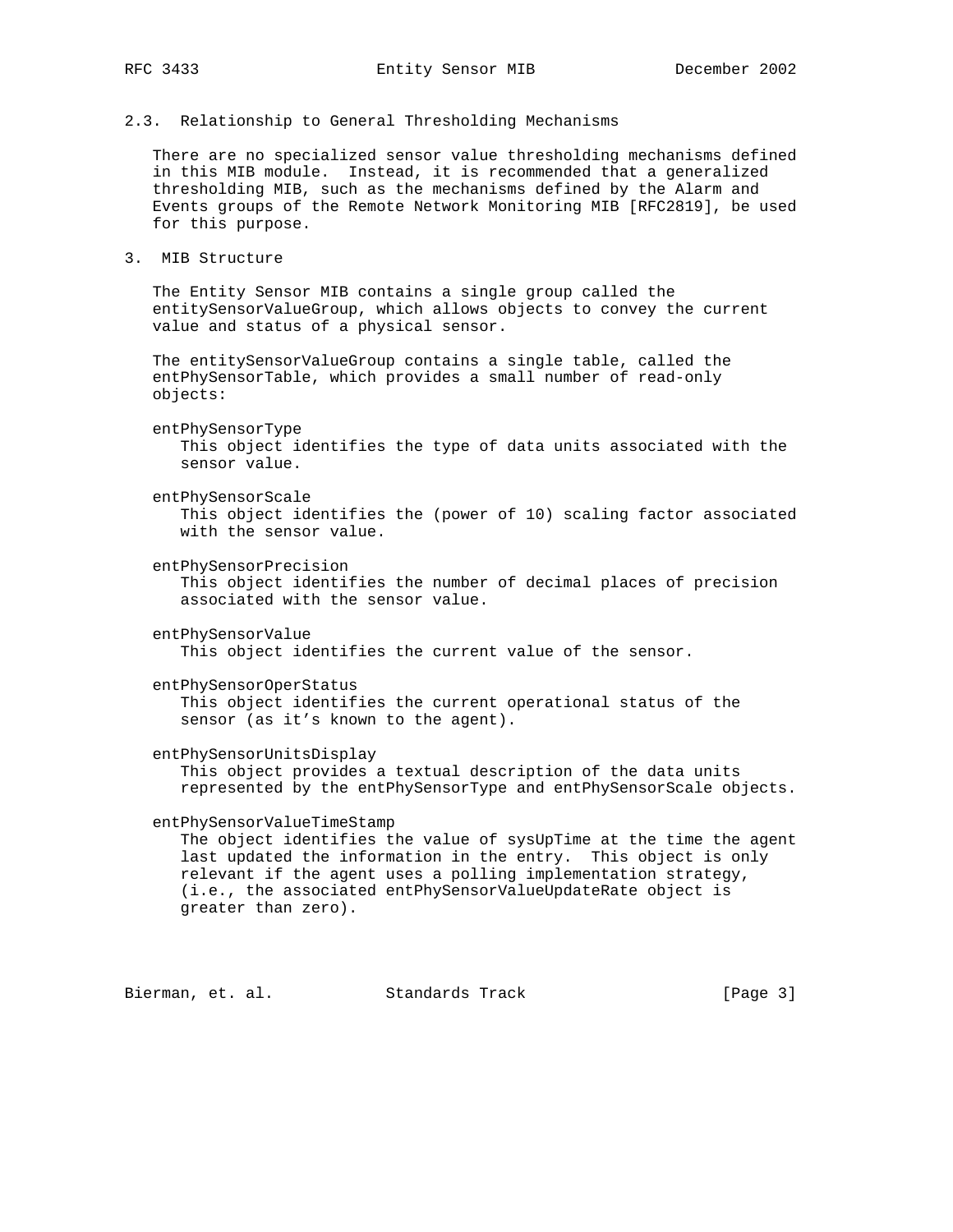entPhySensorValueUpdateRate This object indicates the nature of the agent implementation of the entPhySensorEntry, and contains the (possibly estimated) number of milliseconds that elapse between polling updates of the information in the associated entry. The value zero indicates that the agent always return current data for the entry (as opposed to the data as it was at the last polling interval). 4. Definitions ENTITY-SENSOR-MIB DEFINITIONS ::= BEGIN IMPORTS MODULE-IDENTITY, OBJECT-TYPE, Integer32, Unsigned32, mib-2 FROM SNMPv2-SMI MODULE-COMPLIANCE, OBJECT-GROUP FROM SNMPv2-CONF TEXTUAL-CONVENTION, TimeStamp FROM SNMPv2-TC entPhysicalIndex, entityPhysicalGroup FROM ENTITY-MIB SnmpAdminString FROM SNMP-FRAMEWORK-MIB; entitySensorMIB MODULE-IDENTITY LAST-UPDATED "200212160000Z" ORGANIZATION "IETF Entity MIB Working Group" CONTACT-INFO Andy Bierman Cisco Systems, Inc. Tel: +1 408-527-3711 E-mail: abierman@cisco.com Postal: 170 West Tasman Drive San Jose, CA USA 95134 Dan Romascanu Avaya Inc. Tel: +972-3-645-8414 Email: dromasca@avaya.com Postal: Atidim technology Park, Bldg. #3 Tel Aviv, Israel, 61131 K.C. Norseth L-3 Communications Tel: +1 801-594-2809 Email: kenyon.c.norseth@L-3com.com Postal: 640 N. 2200 West.

Bierman, et. al. Standards Track [Page 4]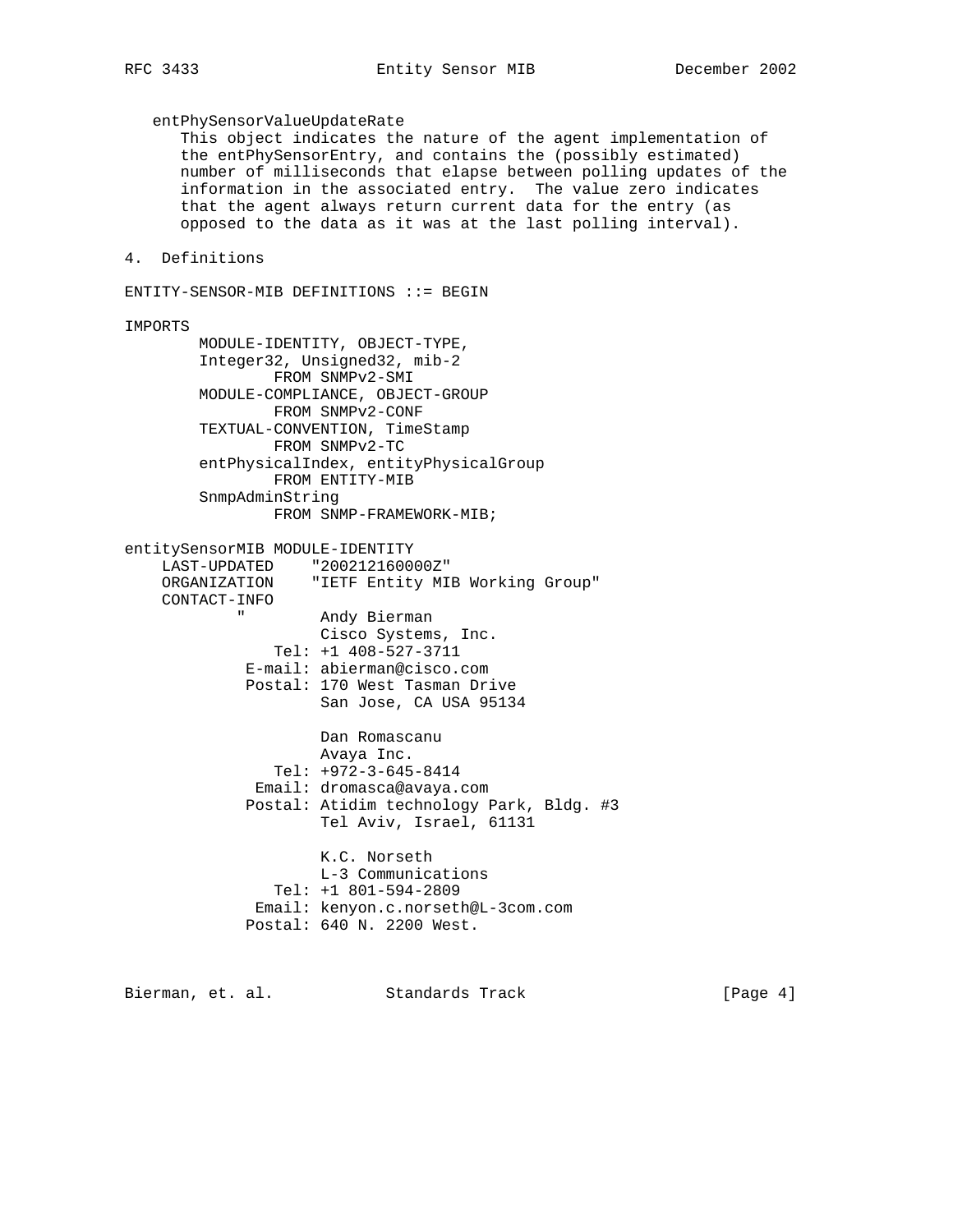Salt Lake City, Utah 84116-0850 Send comments to <entmib@ietf.org> Mailing list subscription info: http://www.ietf.org/mailman/listinfo/entmib " DESCRIPTION "This module defines Entity MIB extensions for physical sensors. Copyright (C) The Internet Society (2002). This version of this MIB module is part of RFC 3433; see the RFC itself for full legal notices." REVISION "200212160000Z" DESCRIPTION "Initial version of the Entity Sensor MIB module, published as RFC 3433."  $::=$  { mib-2 99 } entitySensorObjects OBJECT IDENTIFIER ::= { entitySensorMIB 1 } -- entitySensorNotifications OBJECT IDENTIFIER --  $::=$  { entitySensorMIB 2 } entitySensorConformance OBJECT IDENTIFIER ::= { entitySensorMIB 3 } -- -- Textual Conventions -- EntitySensorDataType ::= TEXTUAL-CONVENTION STATUS current DESCRIPTION "An object using this data type represents the Entity Sensor measurement data type associated with a physical sensor value. The actual data units are determined by examining an object of this type together with the associated EntitySensorDataScale object. An object of this type SHOULD be defined together with objects of type EntitySensorDataScale and EntitySensorPrecision. Together, associated objects of these three types are used to identify the semantics of an object of type EntitySensorValue.

Bierman, et. al. Standards Track [Page 5]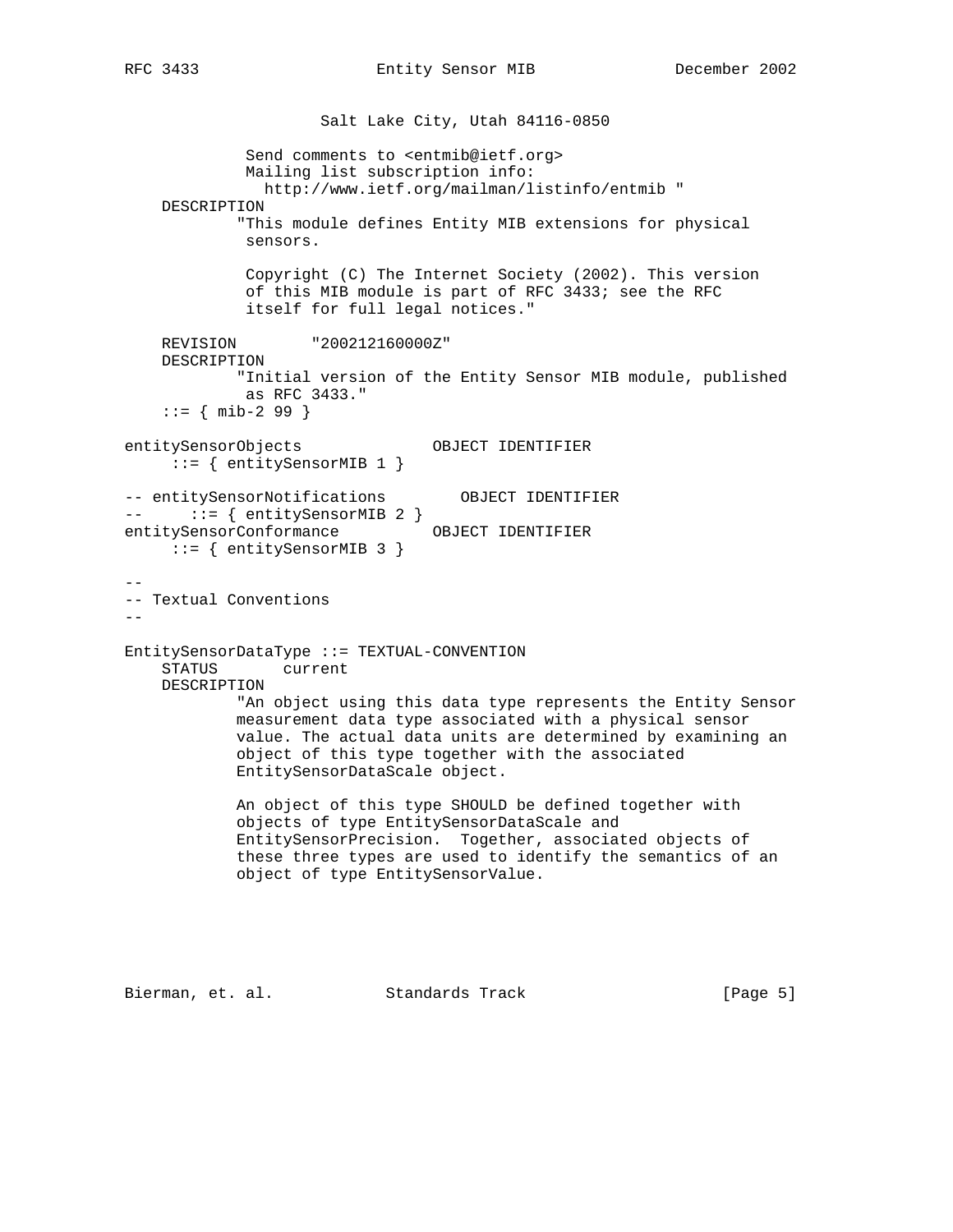Valid values are: other(1): a measure other than those listed below unknown(2): unknown measurement, or arbitrary, relative numbers voltsAC(3): electric potential voltsDC(4): electric potential amperes(5): electric current watts(6): power hertz(7): frequency celsius(8): temperature percentRH(9): percent relative humidity rpm(10): shaft revolutions per minute cmm(11),: cubic meters per minute (airflow) truthvalue(12): value takes  $\{$  true(1), false(2)  $\}$ " "The Contract of the Contract of the Contract of the Contract of the Contract of the Contract of the Contract of the Contract of the Contract of the Contract of the Contract of the Contract of the Contract of the Contrac SYNTAX INTEGER { other(1), unknown(2), voltsAC(3), voltsDC(4), amperes(5), watts(6), hertz(7), celsius(8), percentRH(9), rpm(10), cmm(11), truthvalue(12) } EntitySensorDataScale ::= TEXTUAL-CONVENTION STATUS current DESCRIPTION "An object using this data type represents a data scaling factor, represented with an International System of Units (SI) prefix. The actual data units are determined by examining an object of this type together with the associated EntitySensorDataType object. An object of this type SHOULD be defined together with objects of type EntitySensorDataType and EntitySensorPrecision. Together, associated objects of these three types are used to identify the semantics of an object of type EntitySensorValue." REFERENCE "The International System of Units (SI),

Bierman, et. al. Standards Track [Page 6]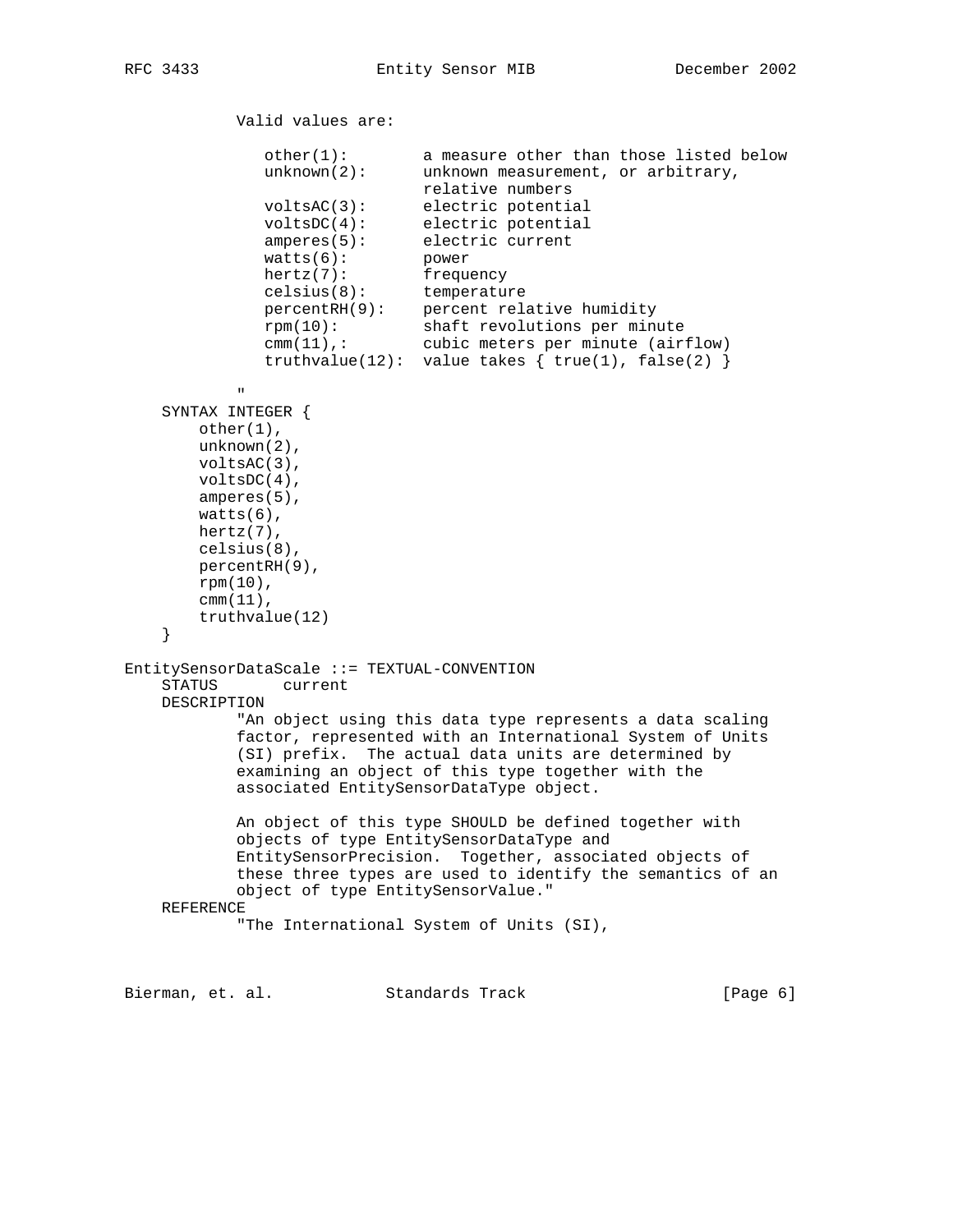National Institute of Standards and Technology, Spec. Publ. 330, August 1991." SYNTAX INTEGER {  $\text{yocto}(1)$ , --  $10^{\texttt{^-24}}$  $zepto(2)$ , --  $10^{\lambda}-21$  $atto(3)$ ,  $-- 10^{\lambda} - 18$  $femto(4)$ , --  $10^{\lambda}$ -15  $pico(5)$ , --  $10^{\lambda}-12$  $nano(6)$ ,  $-- 10$ ^-9  $micro(7)$ , -- 10^-6  $milli(8)$ ,  $-- 10^{\lambda} -3$  $units(9)$ ,  $-- 10<sup>0</sup>$ kilo(10),  $-- 10^3$ <br>mega(11),  $-- 10^6$ mega(11),  $-10^{6}$ <br>giga(12),  $-10^{6}$ giga $(12)$ ,  $tera(13)$ ,  $-- 10^12$  $exa(14)$ , -- 10^15  $peta(15)$ , --  $10^18$  $zeta(16)$ , --  $10^21$  $yotta(17)$  -- 10^24 } EntitySensorPrecision ::= TEXTUAL-CONVENTION STATUS current DESCRIPTION "An object using this data type represents a sensor precision range. An object of this type SHOULD be defined together with objects of type EntitySensorDataType and EntitySensorDataScale. Together, associated objects of these three types are used to identify the semantics of an object of type EntitySensorValue. If an object of this type contains a value in the range 1 to 9, it represents the number of decimal places in the fractional part of an associated EntitySensorValue fixed point number. If an object of this type contains a value in the range -8 to -1, it represents the number of accurate digits in the associated EntitySensorValue fixed-point number. The value zero indicates the associated EntitySensorValue object is not a fixed-point number. Agent implementors must choose a value for the associated EntitySensorPrecision object so that the precision and Bierman, et. al. Standards Track [Page 7]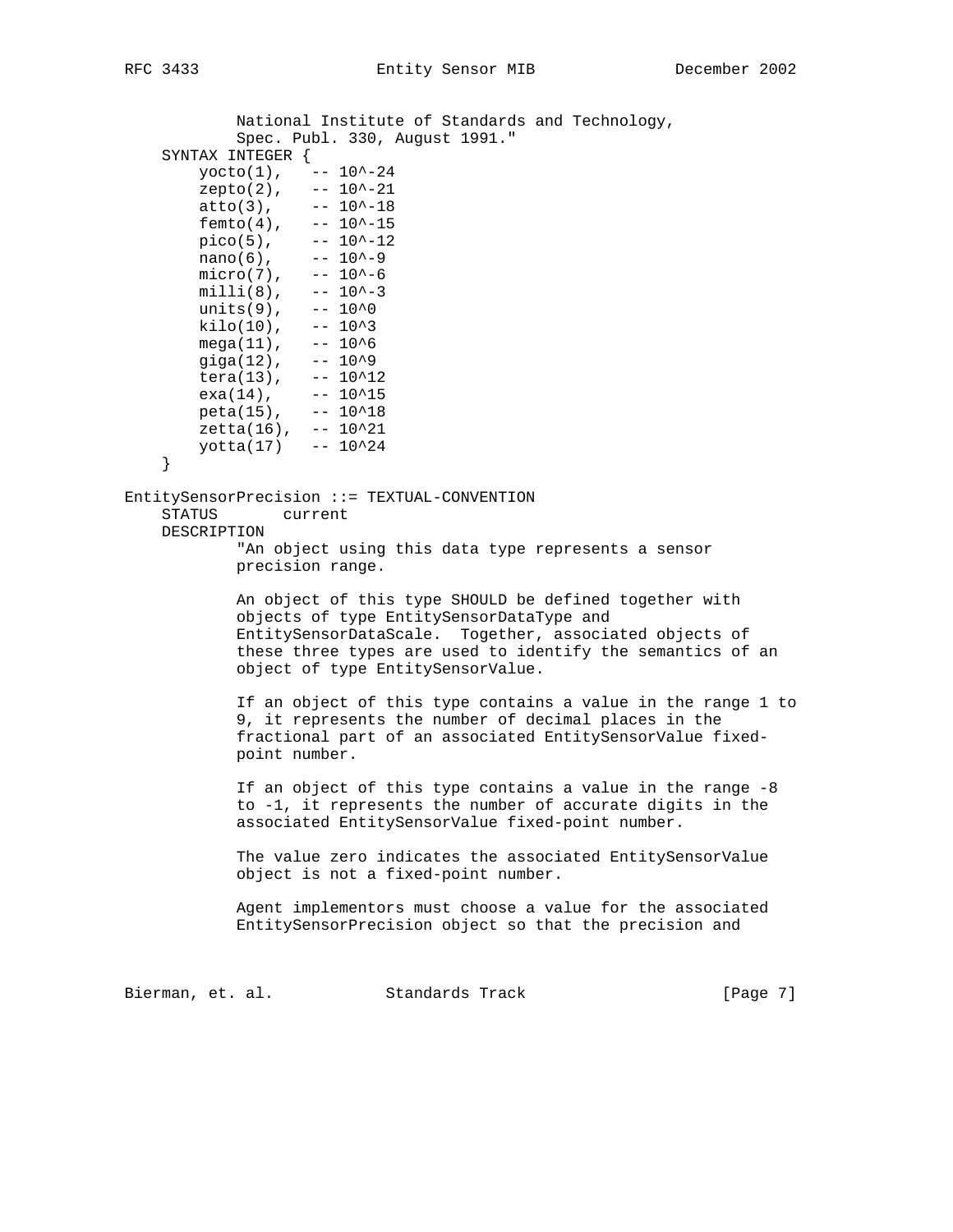accuracy of the associated EntitySensorValue object is correctly indicated.

 For example, a physical entity representing a temperature sensor that can measure 0 degrees to 100 degrees C in 0.1 degree increments, +/- 0.05 degrees, would have an EntitySensorPrecision value of '1', an EntitySensorDataScale value of 'units(9)', and an EntitySensorValue ranging from '0' to '1000'. The EntitySensorValue would be interpreted as 'degrees C \* 10'." SYNTAX Integer32 (-8..9)

EntitySensorValue ::= TEXTUAL-CONVENTION STATUS current DESCRIPTION

> "An object using this data type represents an Entity Sensor value.

> An object of this type SHOULD be defined together with objects of type EntitySensorDataType, EntitySensorDataScale and EntitySensorPrecision. Together, associated objects of those three types are used to identify the semantics of an object of this data type.

 The semantics of an object using this data type are determined by the value of the associated EntitySensorDataType object.

 If the associated EntitySensorDataType object is equal to  $'voltsAC(3)'$ ,  $'voltsDC(4)'$ ,  $'amperes(5)'$ ,  $'watts(6)$ , 'hertz(7)', 'celsius(8)', or 'cmm(11)', then an object of this type MUST contain a fixed point number ranging from -999,999,999 to +999,999,999. The value -1000000000 indicates an underflow error. The value +1000000000 indicates an overflow error. The EntitySensorPrecision indicates how many fractional digits are represented in the associated EntitySensorValue object.

 If the associated EntitySensorDataType object is equal to 'percentRH(9)', then an object of this type MUST contain a number ranging from 0 to 100.

 If the associated EntitySensorDataType object is equal to 'rpm(10)', then an object of this type MUST contain a number ranging from -999,999,999 to +999,999,999.

 If the associated EntitySensorDataType object is equal to 'truthvalue(12)', then an object of this type MUST contain either the value 'true(1)' or the value 'false(2)'.

Bierman, et. al. Standards Track [Page 8]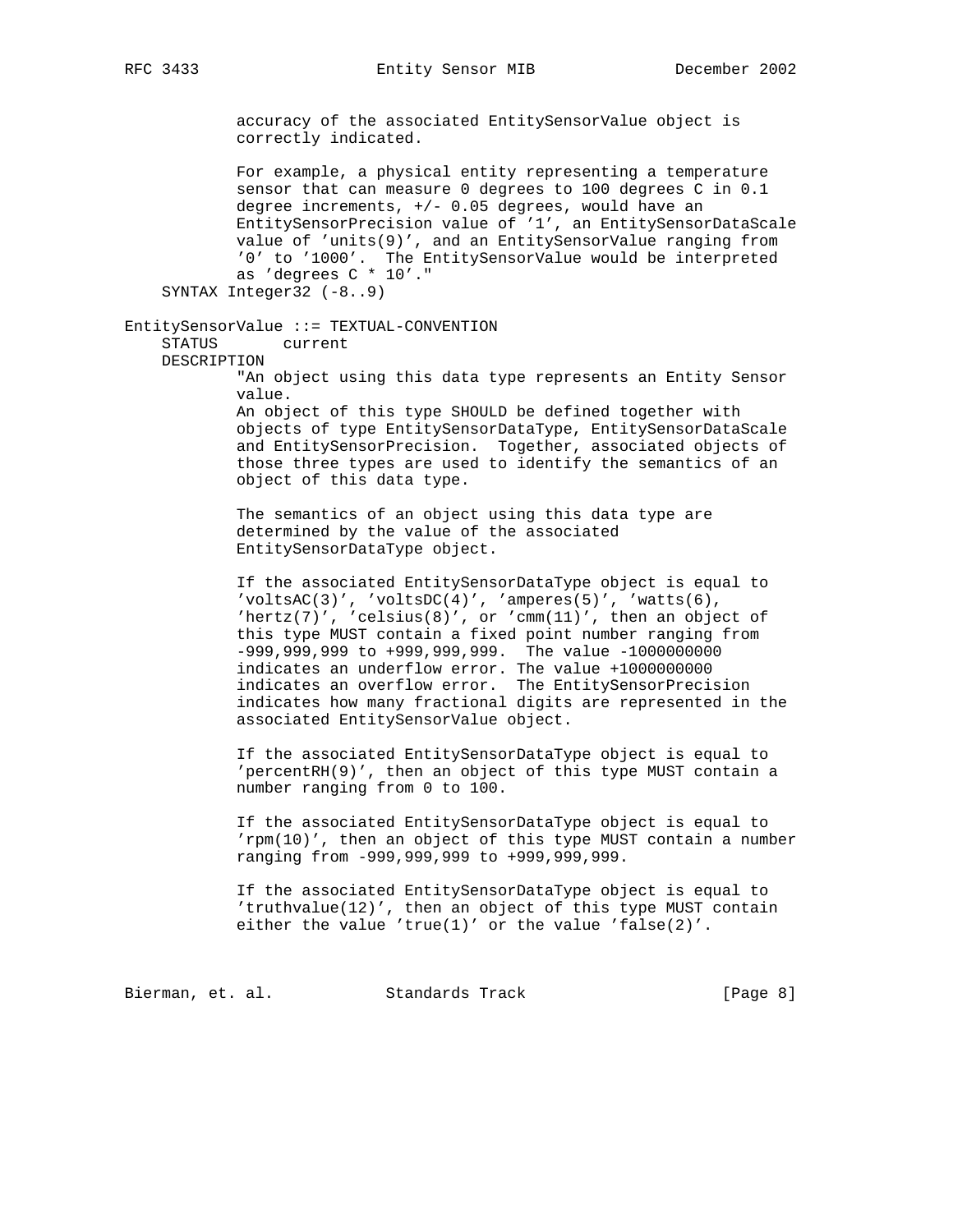```
 If the associated EntitySensorDataType object is equal to
             'other(1)' or unknown(2)', then an object of this type MUST
            contain a number ranging from -1000000000 to 1000000000."
     SYNTAX Integer32 (-1000000000..1000000000)
EntitySensorStatus ::= TEXTUAL-CONVENTION
     STATUS current
    DESCRIPTION
            "An object using this data type represents the operational
            status of a physical sensor.
           The value 'ok(1)' indicates that the agent can obtain the
            sensor value.
            The value 'unavailable(2)' indicates that the agent
            presently cannot obtain the sensor value.
            The value 'nonoperational(3)' indicates that the agent
            believes the sensor is broken. The sensor could have a hard
            failure (disconnected wire), or a soft failure such as out-
            of-range, jittery, or wildly fluctuating readings."
     SYNTAX INTEGER {
        ok(1),
        unavailable(2),
        nonoperational(3)
     }
--
-- Entity Sensor Table
--
entPhySensorTable OBJECT-TYPE
     SYNTAX SEQUENCE OF EntPhySensorEntry
    MAX-ACCESS not-accessible
    STATUS current
    DESCRIPTION
            "This table contains one row per physical sensor represented
            by an associated row in the entPhysicalTable."
     ::= { entitySensorObjects 1 }
entPhySensorEntry OBJECT-TYPE
    SYNTAX EntPhySensorEntry
    MAX-ACCESS not-accessible
    STATUS current
    DESCRIPTION
             "Information about a particular physical sensor.
```
Bierman, et. al. Standards Track [Page 9]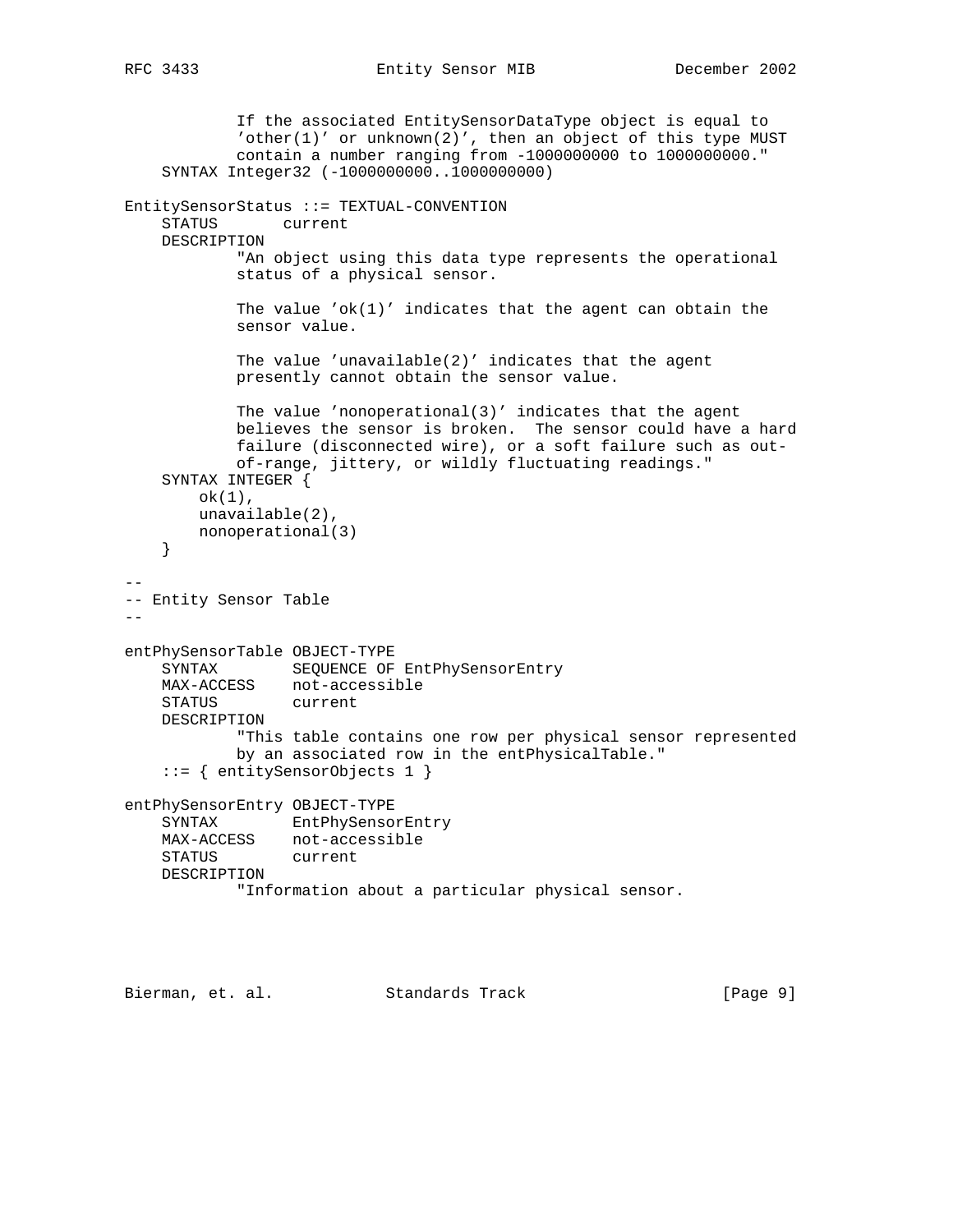RFC 3433 Entity Sensor MIB December 2002

 An entry in this table describes the present reading of a sensor, the measurement units and scale, and sensor operational status. Entries are created in this table by the agent. An entry for each physical sensor SHOULD be created at the same time as the associated entPhysicalEntry. An entry SHOULD be destroyed if the associated entPhysicalEntry is destroyed." INDEX { entPhysicalIndex } -- SPARSE-AUGMENTS ::= { entPhySensorTable 1 } EntPhySensorEntry ::= SEQUENCE { entPhySensorType EntitySensorDataType, entPhySensorScale EntitySensorDataScale, entPhySensorPrecision EntitySensorPrecision, entPhySensorValue EntitySensorValue, entPhySensorOperStatus EntitySensorStatus, entPhySensorUnitsDisplay SnmpAdminString, entPhySensorValueTimeStamp TimeStamp, entPhySensorValueUpdateRate Unsigned32 } entPhySensorType OBJECT-TYPE SYNTAX EntitySensorDataType MAX-ACCESS read-only STATUS current DESCRIPTION "The type of data returned by the associated entPhySensorValue object. This object SHOULD be set by the agent during entry creation, and the value SHOULD NOT change during operation." ::= { entPhySensorEntry 1 } entPhySensorScale OBJECT-TYPE SYNTAX EntitySensorDataScale MAX-ACCESS read-only STATUS current DESCRIPTION "The exponent to apply to values returned by the associated entPhySensorValue object. This object SHOULD be set by the agent during entry creation, and the value SHOULD NOT change during operation." ::= { entPhySensorEntry 2 }

Bierman, et. al. Standards Track [Page 10]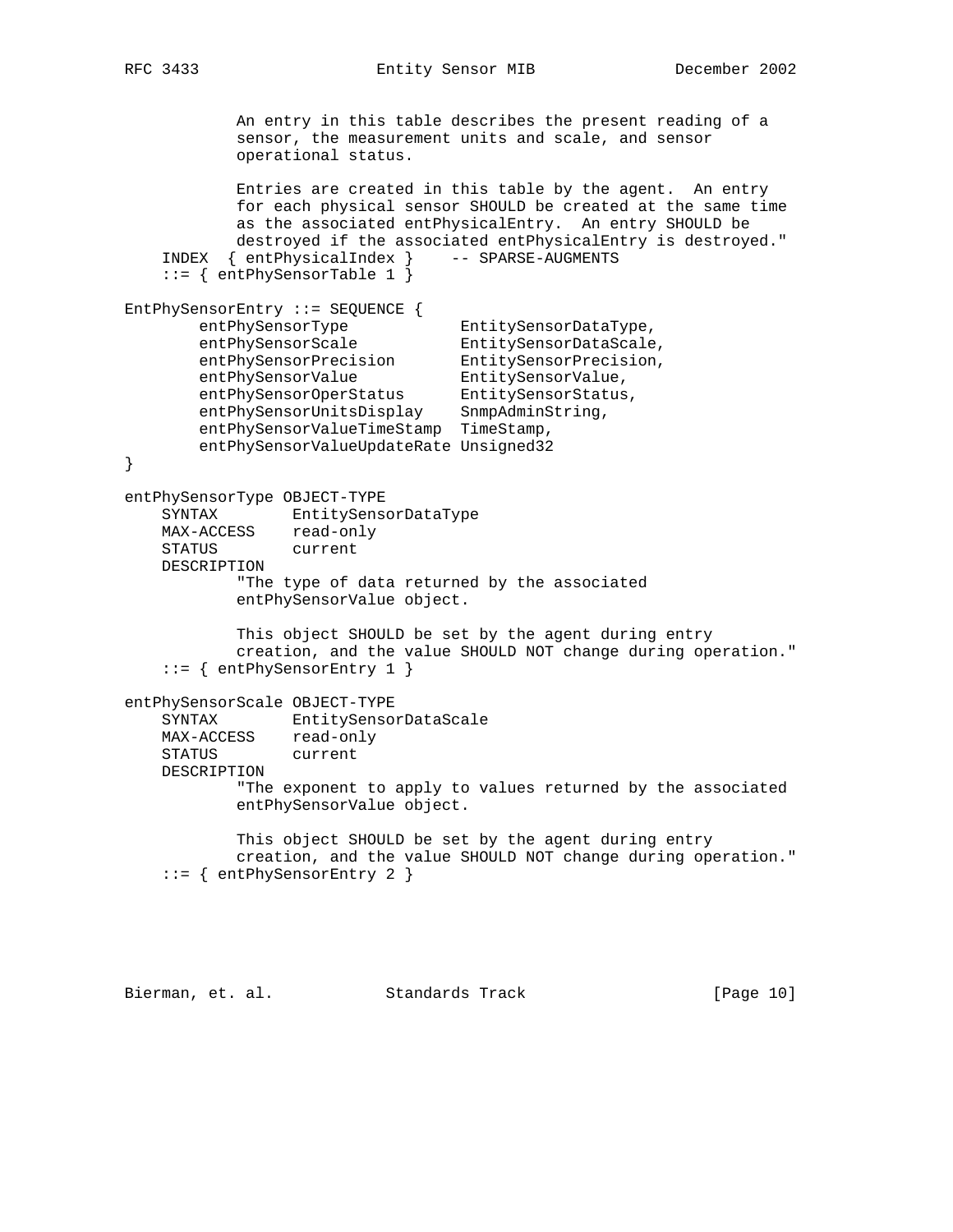entPhySensorPrecision OBJECT-TYPE SYNTAX EntitySensorPrecision MAX-ACCESS read-only STATUS current DESCRIPTION "The number of decimal places of precision in fixed-point sensor values returned by the associated entPhySensorValue object. This object SHOULD be set to '0' when the associated entPhySensorType value is not a fixed-point type: e.g.,  $'percentRH(9)'$ ,  $'rem(10)'$ ,  $'cmm(11)'$ , or  $'truthvalue(12)'$ . This object SHOULD be set by the agent during entry creation, and the value SHOULD NOT change during operation." ::= { entPhySensorEntry 3 } entPhySensorValue OBJECT-TYPE SYNTAX EntitySensorValue MAX-ACCESS read-only STATUS current DESCRIPTION "The most recent measurement obtained by the agent for this sensor. To correctly interpret the value of this object, the associated entPhySensorType, entPhySensorScale, and entPhySensorPrecision objects must also be examined." ::= { entPhySensorEntry 4 } entPhySensorOperStatus OBJECT-TYPE SYNTAX EntitySensorStatus MAX-ACCESS read-only STATUS current DESCRIPTION "The operational status of the sensor." ::= { entPhySensorEntry 5 } entPhySensorUnitsDisplay OBJECT-TYPE SYNTAX SnmpAdminString MAX-ACCESS read-only STATUS current DESCRIPTION "A textual description of the data units that should be used in the display of entPhySensorValue." ::= { entPhySensorEntry 6 }

Bierman, et. al. Standards Track [Page 11]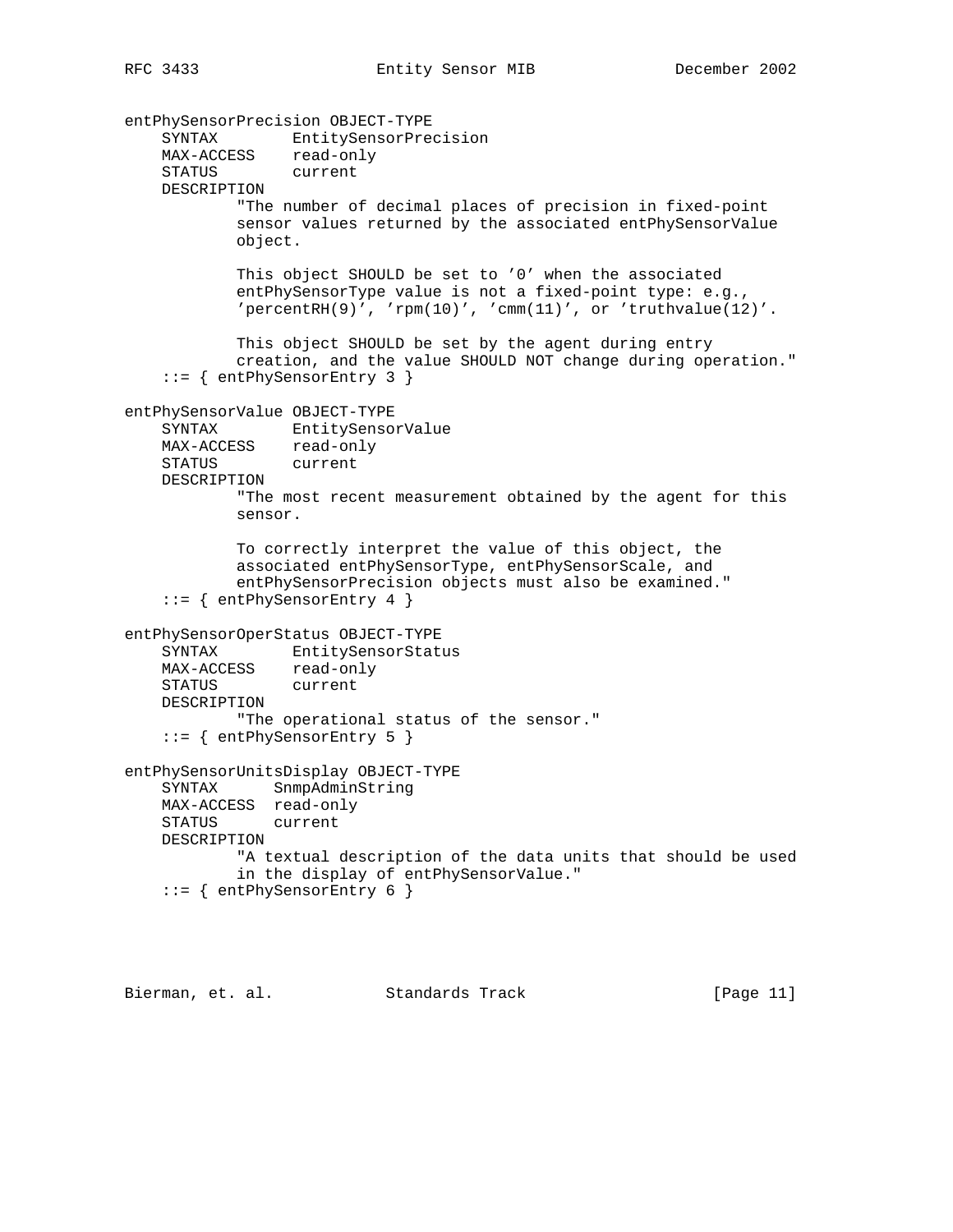entPhySensorValueTimeStamp OBJECT-TYPE SYNTAX TimeStamp MAX-ACCESS read-only STATUS current DESCRIPTION "The value of sysUpTime at the time the status and/or value of this sensor was last obtained by the agent." ::= { entPhySensorEntry 7 } entPhySensorValueUpdateRate OBJECT-TYPE SYNTAX Unsigned32 UNITS "milliseconds" MAX-ACCESS read-only STATUS current DESCRIPTION "An indication of the frequency that the agent updates the associated entPhySensorValue object, representing in milliseconds. The value zero indicates: - the sensor value is updated on demand (e.g., when polled by the agent for a get-request), - the sensor value is updated when the sensor value changes (event-driven), - the agent does not know the update rate. " "The Contract of the Contract of the Contract of the Contract of the Contract of the Contract of the Contract of the Contract of the Contract of the Contract of the Contract of the Contract of the Contract of the Contrac ::= { entPhySensorEntry 8 }  $- -$ -- Conformance Section - entitySensorCompliances OBJECT IDENTIFIER ::= { entitySensorConformance 1 } entitySensorGroups OBJECT IDENTIFIER ::= { entitySensorConformance 2 } entitySensorCompliance MODULE-COMPLIANCE STATUS current DESCRIPTION "Describes the requirements for conformance to the Entity Sensor MIB module." MODULE -- this module MANDATORY-GROUPS { entitySensorValueGroup }

Bierman, et. al. Standards Track [Page 12]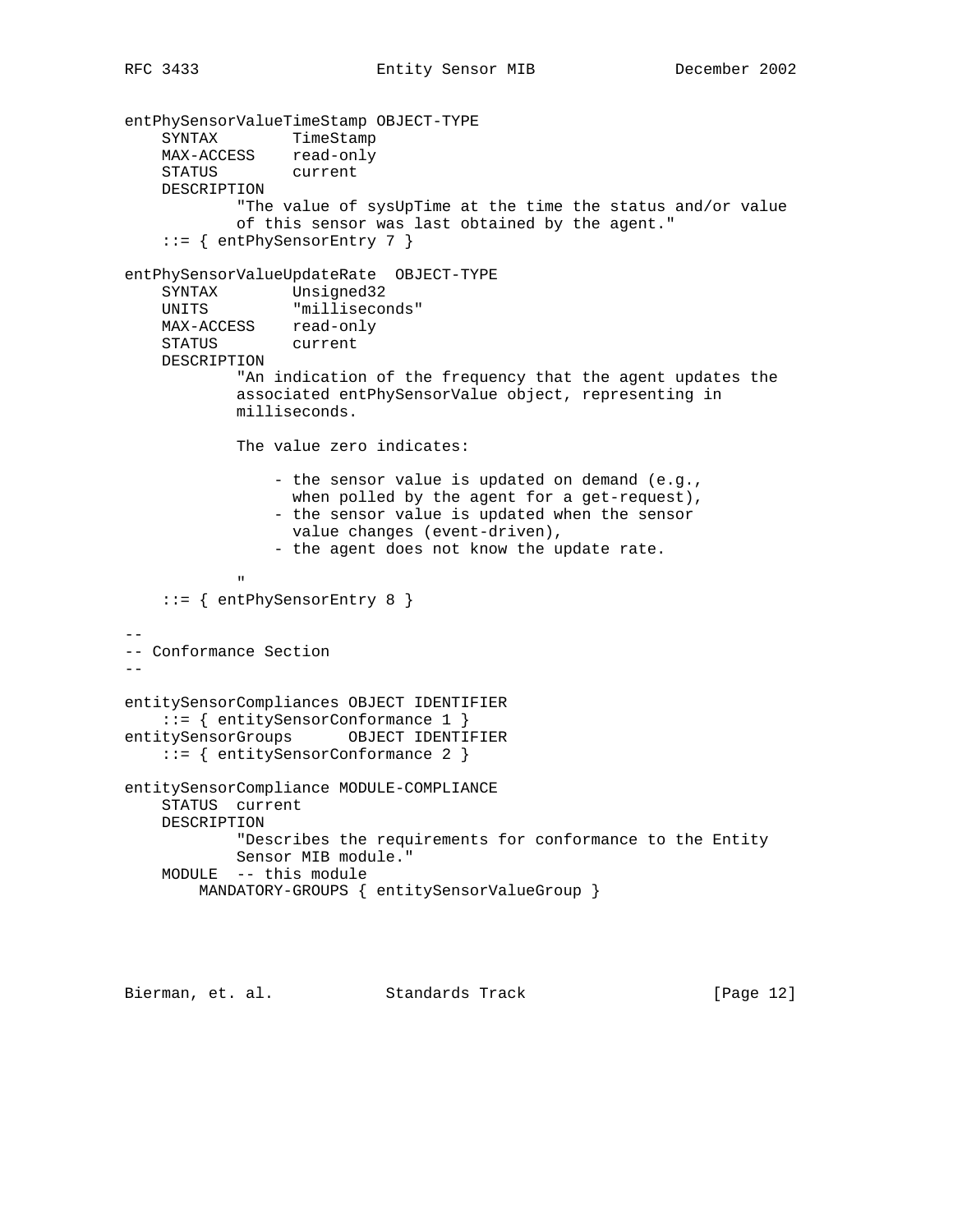```
 MODULE ENTITY-MIB
         MANDATORY-GROUPS { entityPhysicalGroup }
     ::= { entitySensorCompliances 1 }
-- Object Groups
entitySensorValueGroup OBJECT-GROUP
     OBJECTS {
              entPhySensorType,
              entPhySensorScale,
              entPhySensorPrecision,
              entPhySensorValue,
              entPhySensorOperStatus,
              entPhySensorUnitsDisplay,
              entPhySensorValueTimeStamp,
              entPhySensorValueUpdateRate
     }
     STATUS current
     DESCRIPTION
             "A collection of objects representing physical entity sensor
             information."
     ::= { entitySensorGroups 1 }
```
END

5. Intellectual Property

 The IETF takes no position regarding the validity or scope of any intellectual property or other rights that might be claimed to pertain to the implementation or use of the technology described in this document or the extent to which any license under such rights might or might not be available; neither does it represent that it has made any effort to identify any such rights. Information on the IETF's procedures with respect to rights in standards-track and standards-related documentation can be found in BCP-11. Copies of claims of rights made available for publication and any assurances of licenses to be made available, or the result of an attempt made to obtain a general license or permission for the use of such proprietary rights by implementors or users of this specification can be obtained from the IETF Secretariat.

 The IETF invites any interested party to bring to its attention any copyrights, patents or patent applications, or other proprietary rights which may cover technology that may be required to practice this standard. Please address the information to the IETF Executive Director.

Bierman, et. al. Standards Track [Page 13]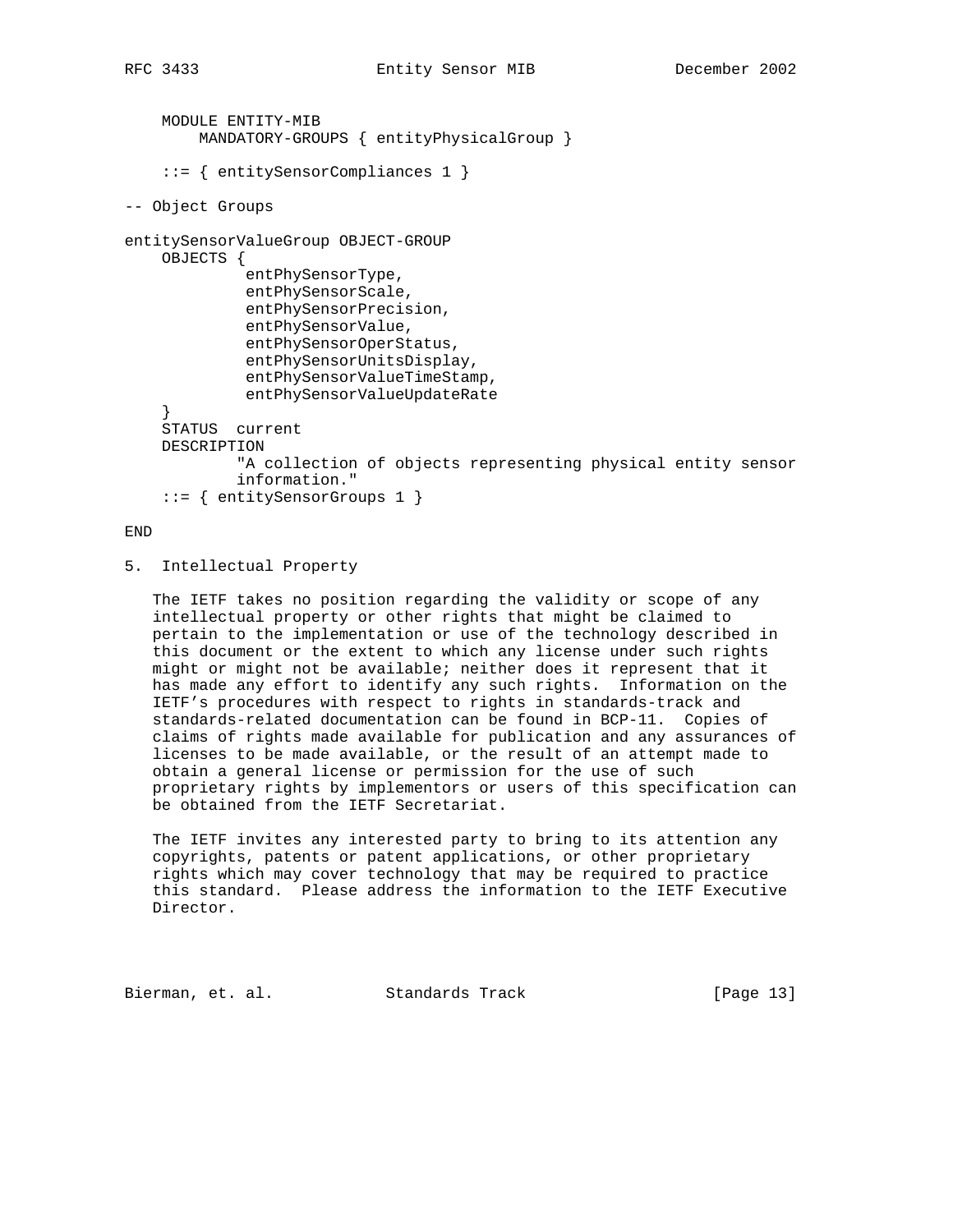# 6. Acknowledgements

 This memo is a product of the Entity MIB working group. It is based on an existing proprietary MIB module written by Cliff Sojourner.

- 7. Normative References
	- [RFC2119] Bradner, S., "Key words for use in RFCs to Indicate Requirement Levels", BCP 14, RFC 2119, March 1997.
	- [RFC2578] McCloghrie, K., Perkins, D., Schoenwaelder, J., Case, J., Rose, M. and S. Waldbusser, "Structure of Management Information Version 2 (SMIv2)", STD 58, RFC 2578, April 1999.
	- [RFC2579] McCloghrie, K., Perkins, D., Schoenwaelder, J., Case, J., Rose, M., and S. Waldbusser, "Textual Conventions for SMIv2", STD 58, RFC 2579, April 1999.
	- [RFC2580] McCloghrie, K., Perkins, D., Schoenwaelder, J., Case, J., Rose, M. and S. Waldbusser, "Conformance Statements for SMIv2", STD 58, RFC 2580, April 1999.
	- [RFC2737] McCloghrie, K. and A. Bierman, "Entity MIB (Version 2)", RFC 2737, December 1999.
	- [RFC3414] Blumenthal, U. and B. Wijnen, "User-based Security Model (USM) for version 3 of the Simple Network Management Protocol (SNMPv3)", STD 62, RFC 3414, December 2002.
	- [RFC3415] Wijnen, B., Presuhn, R. and K. McCloghrie, "View-based Access Control Model (VACM) for the Simple Network Management Protocol (SNMP)", STD 62, RFC 3415, December 2002.
- 8. Informative References
	- [RFC2819] Waldbusser, S., "Remote network Monitoring Management Information Base", RFC 2819, May 2000.
	- [RFC3410] Case, J., Mundy, R., Partain, D. and B. Stewart, "Introduction and Applicability Statements for Internet- Standard Management Framework", RFC 3410, December 2002.

Bierman, et. al. Standards Track [Page 14]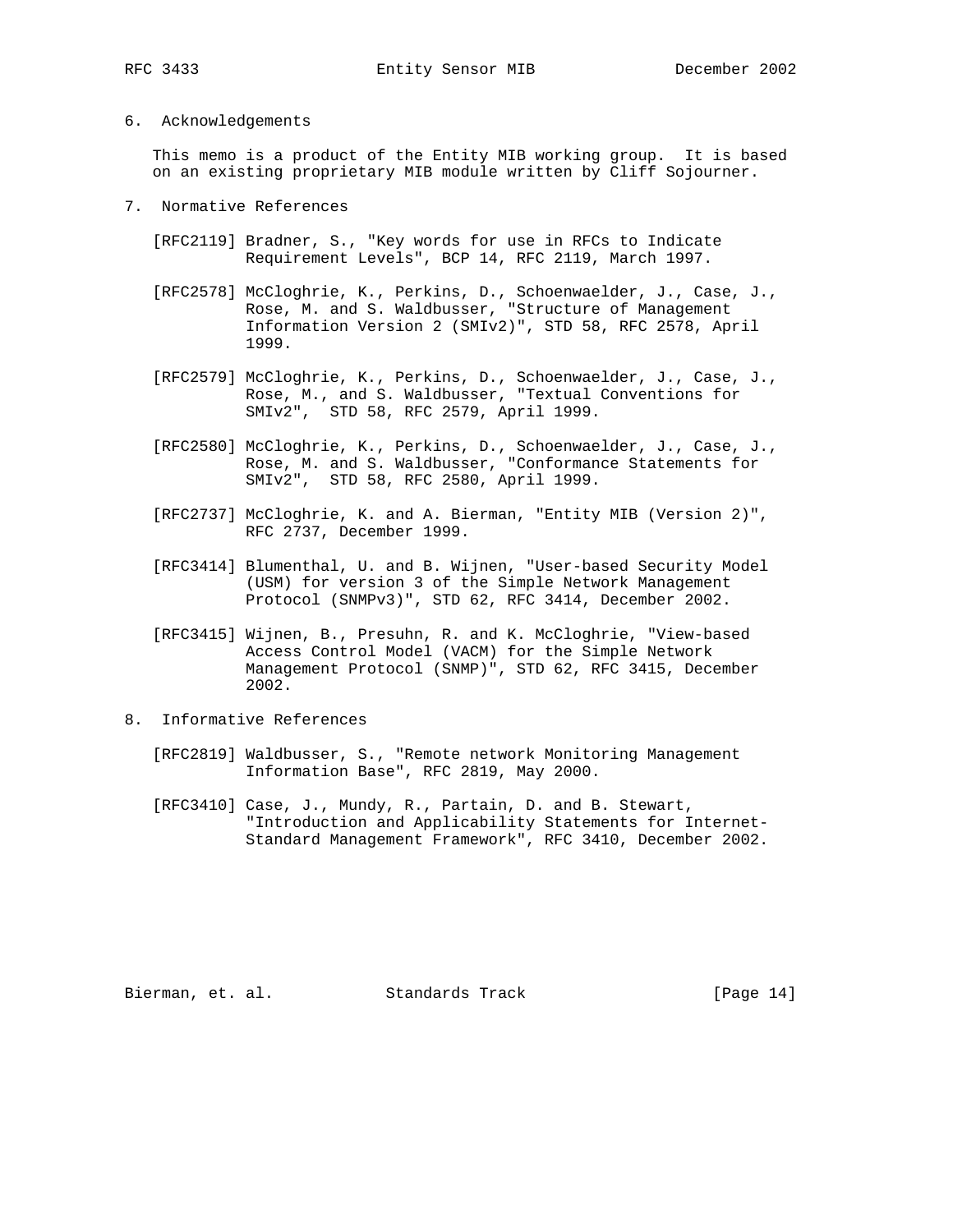# 9. Security Considerations

 There is one managed object in this MIB that may contain sensitive information. This is:

entPhySensorValue

 This object may expose the values of particular physical sensors for a device.

 SNMPv1 by itself is not a secure environment. Even if the network itself is secure (for example by using IPSec), there is no control as to who on the secure network is allowed to access and GET/SET (read/change/create/delete) the objects in this MIB.

 It is recommended that the implementors consider the security features as provided by the SNMPv3 framework. Specifically, the use of the User-based Security Model STD 62, RFC 3414 [RFC3414] and the View-based Access Control Model STD 62, RFC 3415 [RFC3415] is recommended.

 It is then a customer/user responsibility to ensure that the SNMP entity giving access to an instance of this MIB, is properly configured to give access to only the objects, and those principals (users) that have legitimate rights to indeed GET or SET (change/create/delete) them.

Bierman, et. al. Standards Track [Page 15]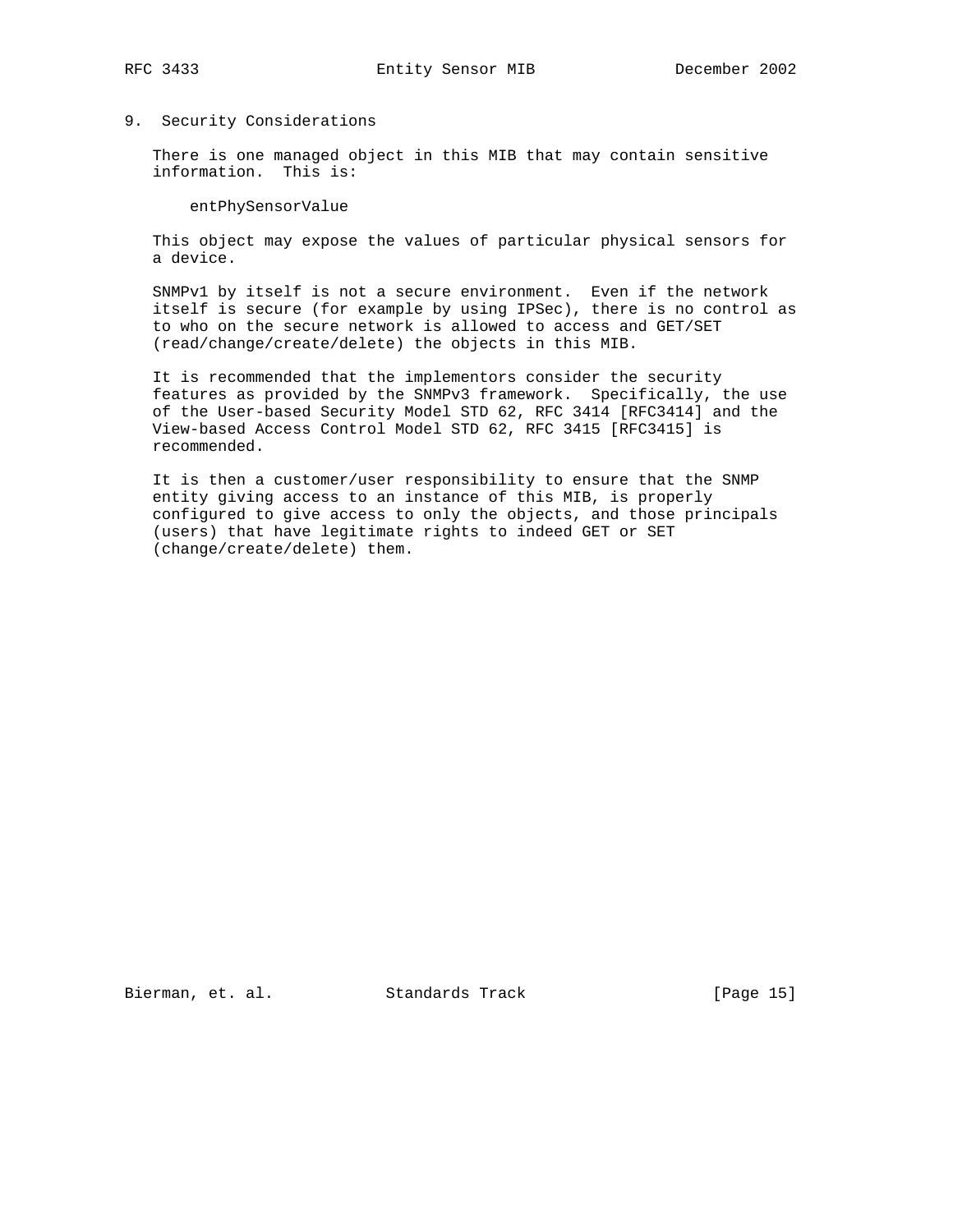10. Authors' Addresses

 Andy Bierman Cisco Systems, Inc. 170 West Tasman Drive San Jose, CA USA 95134 Phone: +1 408-527-3711 EMail: abierman@cisco.com

 Dan Romascanu Avaya Inc. Atidim Technology Park, Bldg. #3 Tel Aviv, 61131, Israel Phone: +972-3-545-8414 EMail: dromasca@avaya.com

 K.C. Norseth L-3 Communications 640 N. 2200 West. Salt Lake City, Utah 84116-0850 Phone: +1 801-594-2809 EMail: kenyon.c.norseth@L-3com.com

Bierman, et. al. Standards Track [Page 16]